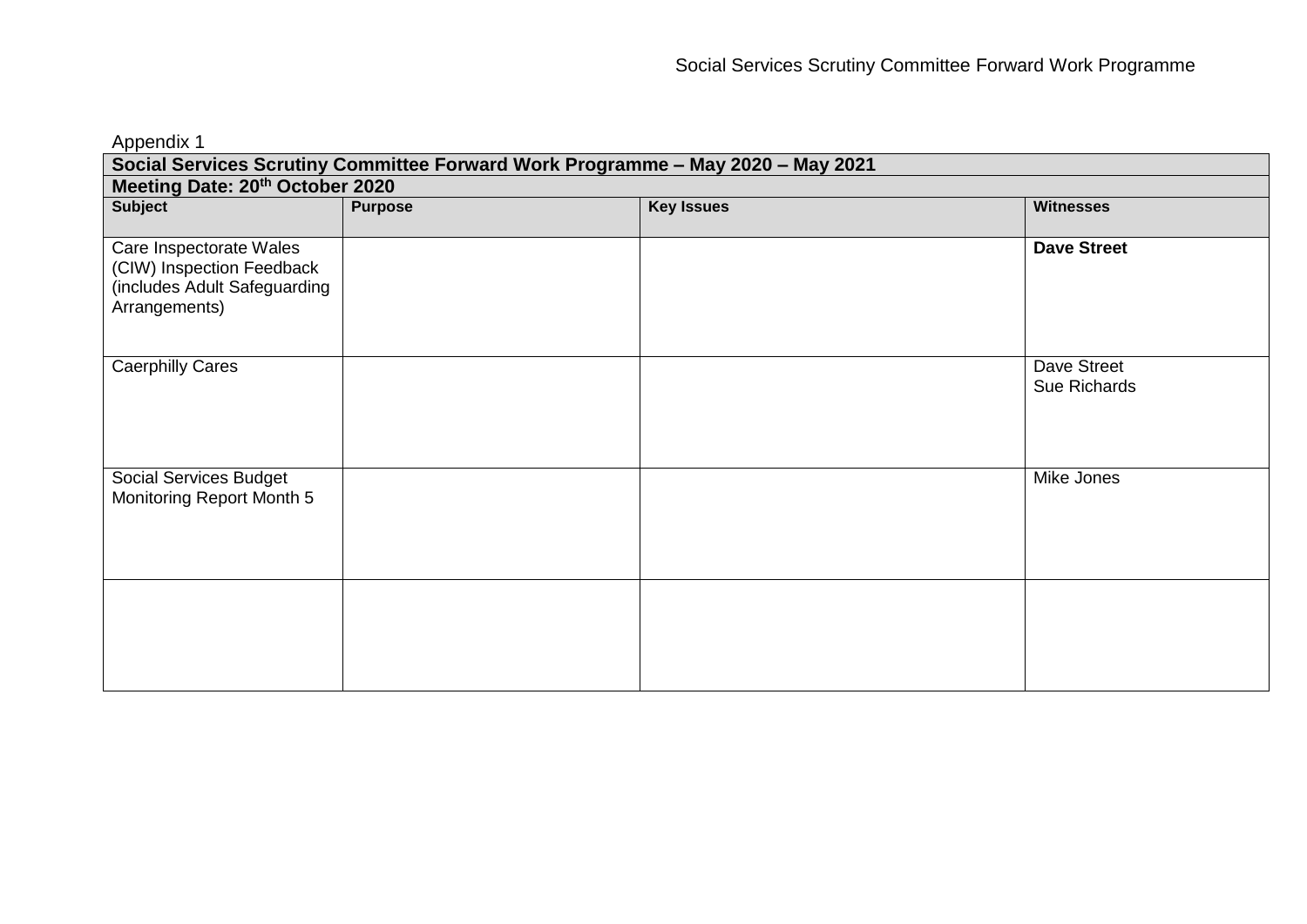| Social Services Scrutiny Committee Forward Work Programme - May 2020 - May 2021 |                |                   |                    |
|---------------------------------------------------------------------------------|----------------|-------------------|--------------------|
| Meeting Date: 1st December 2020                                                 |                |                   |                    |
| <b>Subject</b>                                                                  | <b>Purpose</b> | <b>Key Issues</b> | <b>Witnesses</b>   |
|                                                                                 |                |                   |                    |
| New Respite Facility                                                            |                |                   | <b>Dave Street</b> |
|                                                                                 |                |                   |                    |
|                                                                                 |                |                   |                    |
| Looked After Children                                                           |                |                   | Gareth Jenkins     |
| <b>Reduction Targets: Update</b>                                                |                |                   |                    |
|                                                                                 |                |                   |                    |
|                                                                                 |                |                   |                    |
|                                                                                 |                |                   |                    |
|                                                                                 |                |                   |                    |
|                                                                                 |                |                   |                    |
|                                                                                 |                |                   |                    |
|                                                                                 |                |                   |                    |
|                                                                                 |                |                   |                    |
|                                                                                 |                |                   |                    |
|                                                                                 |                |                   |                    |
|                                                                                 |                |                   |                    |
|                                                                                 |                |                   |                    |
|                                                                                 |                |                   |                    |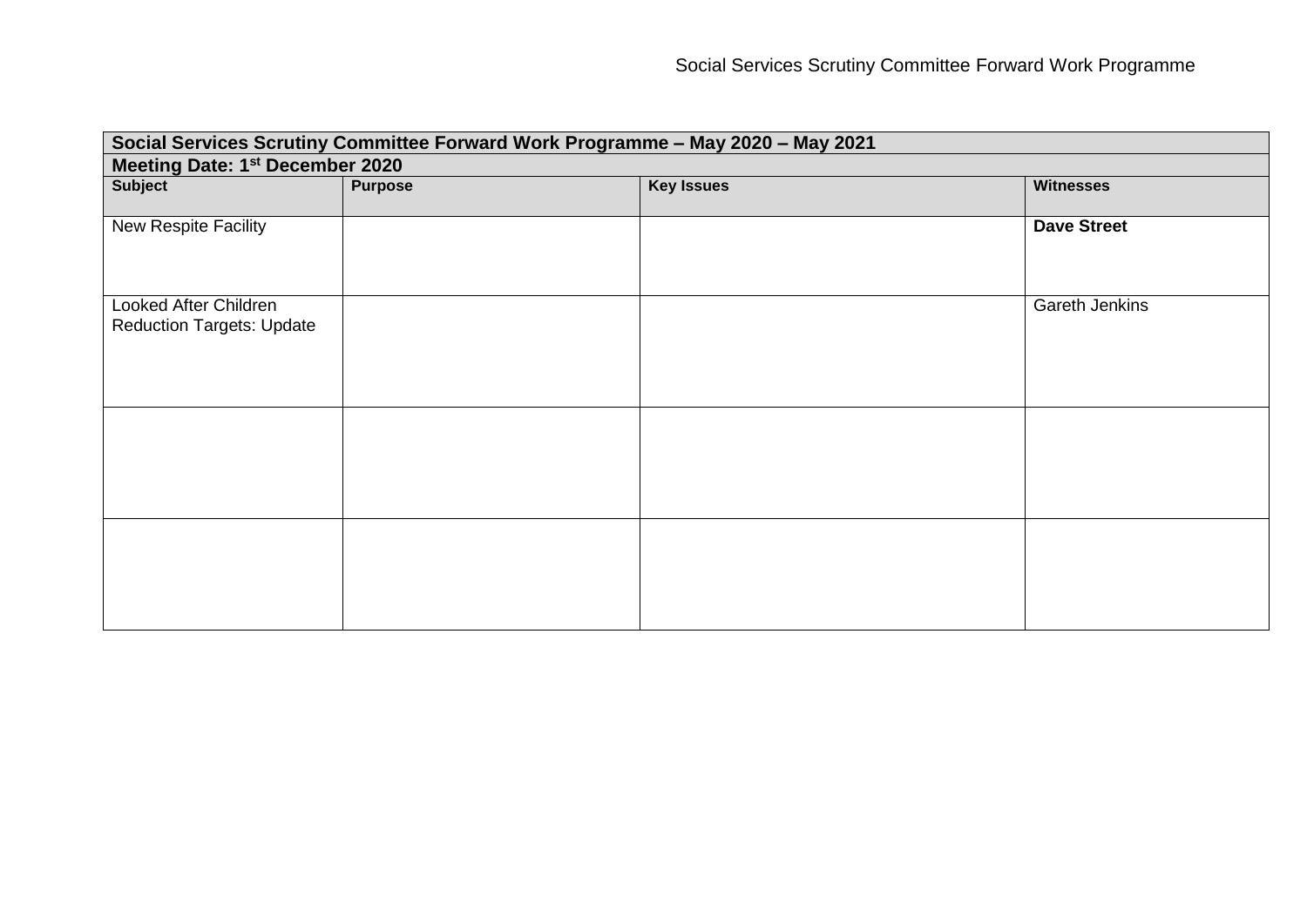| Social Services Scrutiny Committee Forward Work Programme - May 2020 - May 2021 |                |                   |                   |
|---------------------------------------------------------------------------------|----------------|-------------------|-------------------|
| Meeting Date: 2nd February 2021                                                 |                |                   |                   |
| <b>Subject</b>                                                                  | <b>Purpose</b> | <b>Key Issues</b> | <b>Witnesses</b>  |
|                                                                                 |                |                   |                   |
| Social Services Budget                                                          |                |                   | <b>Mike Jones</b> |
| Monitoring Report Month 9                                                       |                |                   |                   |
|                                                                                 |                |                   |                   |
|                                                                                 |                |                   |                   |
|                                                                                 |                |                   |                   |
|                                                                                 |                |                   |                   |
|                                                                                 |                |                   |                   |
|                                                                                 |                |                   |                   |
|                                                                                 |                |                   |                   |
|                                                                                 |                |                   |                   |
|                                                                                 |                |                   |                   |
|                                                                                 |                |                   |                   |
|                                                                                 |                |                   |                   |
|                                                                                 |                |                   |                   |
|                                                                                 |                |                   |                   |
|                                                                                 |                |                   |                   |
|                                                                                 |                |                   |                   |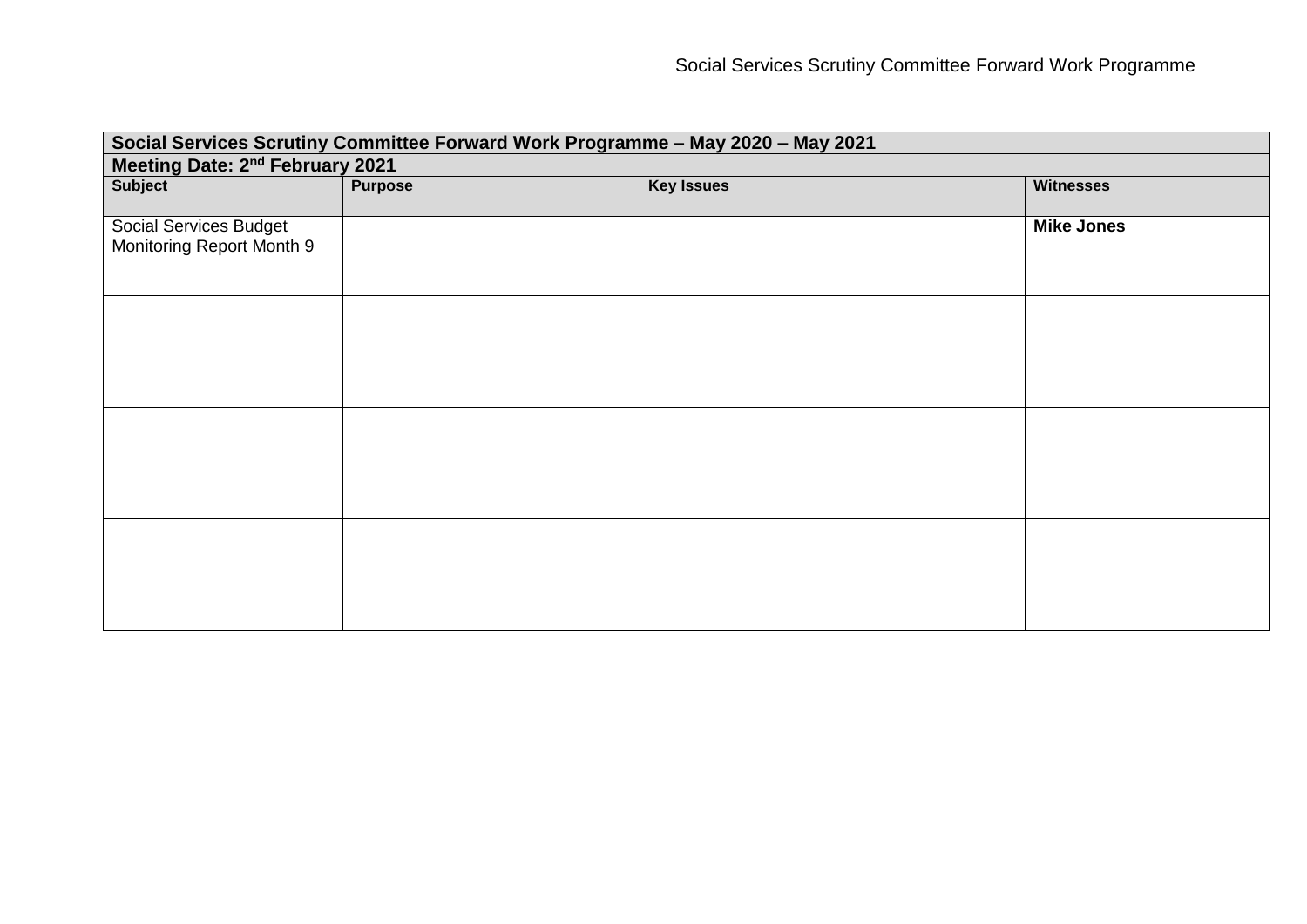| Social Services Scrutiny Committee Forward Work Programme - May 2020 - May 2021 |                |                   |                  |
|---------------------------------------------------------------------------------|----------------|-------------------|------------------|
| Meeting Date: 16th March 2021                                                   |                |                   |                  |
| Subject                                                                         | <b>Purpose</b> | <b>Key Issues</b> | <b>Witnesses</b> |
|                                                                                 |                |                   |                  |
|                                                                                 |                |                   |                  |
|                                                                                 |                |                   |                  |
|                                                                                 |                |                   |                  |
|                                                                                 |                |                   |                  |
|                                                                                 |                |                   |                  |
|                                                                                 |                |                   |                  |
|                                                                                 |                |                   |                  |
|                                                                                 |                |                   |                  |
|                                                                                 |                |                   |                  |
|                                                                                 |                |                   |                  |
|                                                                                 |                |                   |                  |
|                                                                                 |                |                   |                  |
|                                                                                 |                |                   |                  |
|                                                                                 |                |                   |                  |
|                                                                                 |                |                   |                  |
|                                                                                 |                |                   |                  |
|                                                                                 |                |                   |                  |
|                                                                                 |                |                   |                  |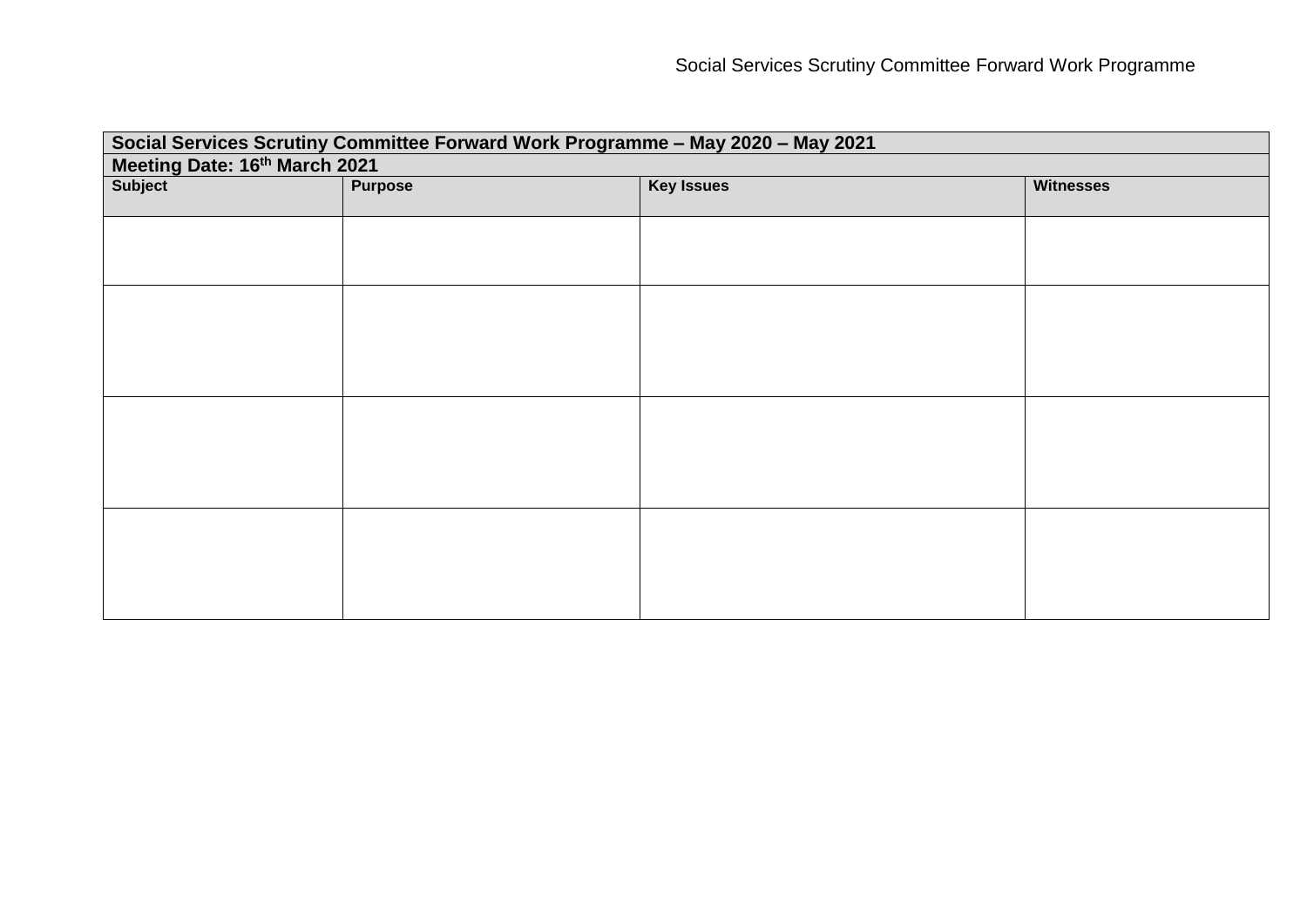| Social Services Scrutiny Committee Forward Work Programme - May 2020 - May 2021 |                |                   |                  |
|---------------------------------------------------------------------------------|----------------|-------------------|------------------|
| Meeting Date: 27th April 2021                                                   |                |                   |                  |
| Subject                                                                         | <b>Purpose</b> | <b>Key Issues</b> | <b>Witnesses</b> |
|                                                                                 |                |                   |                  |
|                                                                                 |                |                   |                  |
|                                                                                 |                |                   |                  |
|                                                                                 |                |                   |                  |
|                                                                                 |                |                   |                  |
|                                                                                 |                |                   |                  |
|                                                                                 |                |                   |                  |
|                                                                                 |                |                   |                  |
|                                                                                 |                |                   |                  |
|                                                                                 |                |                   |                  |
|                                                                                 |                |                   |                  |
|                                                                                 |                |                   |                  |
|                                                                                 |                |                   |                  |
|                                                                                 |                |                   |                  |
|                                                                                 |                |                   |                  |
|                                                                                 |                |                   |                  |
|                                                                                 |                |                   |                  |
|                                                                                 |                |                   |                  |